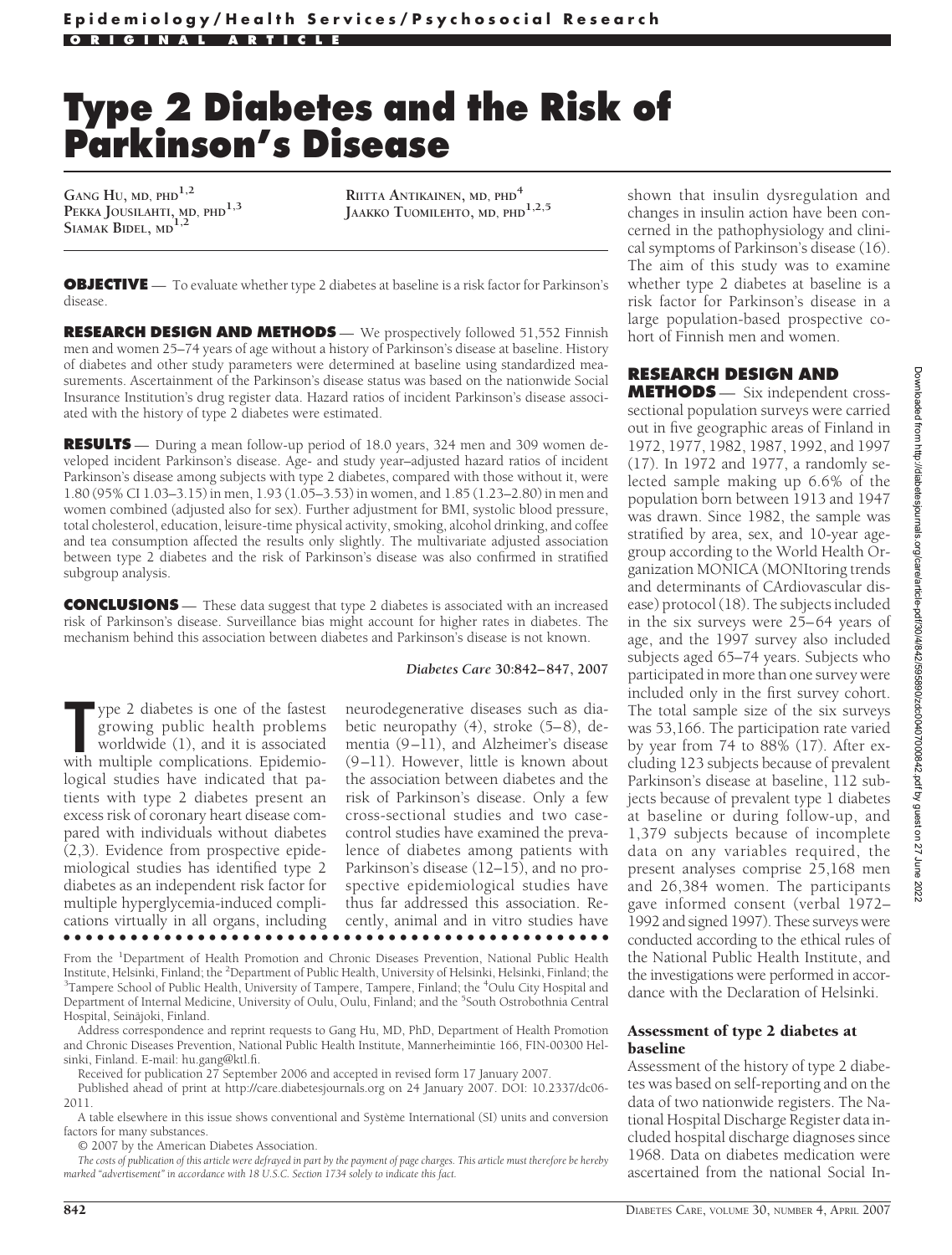surance Institution's register on special reimbursement for antidiabetic drugs from 1964. Antidiabetic drugs prescribed by a physician are free of charge in Finland and are subject to approval of a physician of the Institution who reviews each case history. The physician confirms the diagnosis of diabetes, applying the World Health Organization criteria: one or more classic symptoms plus a fasting plasma glucose level  $\geq 7.8$  mmol/l ( $\geq 7.0$  mmol/l from 1998) or the oral glucose tolerance test  $\geq$ 11.1 mmol/l; at least one raised plasma glucose concentration on a fasting plasma glucose level  $\geq 7.8$  mmol/l ( $\geq 7.0$ ) mmol/l from 1998) or the oral glucose tolerance test  $\geq$ 11.1 mmol/l in the absence of symptoms; or treatment with a hypoglycemic drug (oral antidiabetic agents or insulin) (19,20). All patients receiving free medication were entered into a register maintained by the Social Insurance Institution. Subjects who reported having diabetes on the questionnaire, or who had a hospital discharge with a diagnosis of diabetes, or the approval for freeof-charge medication for diabetes before the baseline survey, were classified as having the history of diabetes at baseline.

#### Diagnosis of Parkinson's disease

Ascertainment of the Parkinson's disease status was based on the national Social Insurance Institution's register on special reimbursement for Parkinson's disease drugs during 1964 through 31 December 2002. Similarly to diabetic patients, all patients diagnosed with Parkinson's disease are entitled for free-of-charge drugs. According to the criteria set by the Institution, the diagnosis is based on medical history, clinical examination (tremor, bradykinesia, stiffness, etc.), and other relevant diagnostic methods. The diagnosis needs to be done by a consultant (usually a specialist in neurology). Intention tremor, essential tremor, or tremor caused by neuroleptic drugs do not qualify for special reimbursement according to the criteria. A detailed written statement from the physician in charge of the treatment verifying the clinical course and the diagnostic facts is needed to obtain the right to this special reimbursement. The statement is submitted to the Institution and reviewed by the Institution's specialist. Thus, the patient is included in the register only if the diagnosis is agreed on independently by two specialist physicians. It is possible that some mild cases of Parkinson's disease have not been qualified for the special reimbursement of

drugs. All patients receiving free-ofcharge medication are entered into a register maintained by the Social Insurance Institution. The national Social Insurance Institution's register data were linked to the risk factor data using the unique identification numbers assigned to every resident of Finland. Follow-up of each cohort member continued until the date of the diagnosis of Parkinson's disease, death, or 31 December 2002. This diagnosed method has been used in several studies in Finland (21).

# Covariates

A self-administered questionnaire was sent to the participants to be completed at home. The questionnaire included questions on medical history, socioeconomic factors, physical activity, smoking habits, and alcohol, coffee, and tea consumption. Education level, measured as the total number of school years, was divided into birth cohort–specific tertiles. A detailed description of the questions about leisuretime physical activity has been presented elsewhere (22–29). Self-reported leisuretime physical activity was classified into three categories: low, moderate, or high. Based on the questionnaire data, the participants were classified as never, ex-, or current smokers. Current smokers were further categorized according to the amount of cigarettes smoked daily (1–9,  $10-19$ , or  $\geq$  20 cigarettes per day). Coffee consumption was categorized into five categories: none, 1–2 cups, 3–4 cups, 5–6 cups, and  $\geq 7$  cups per day (29,30). Tea consumption was categorized into three categories: none,  $1-2$  cups, and  $\geq 3$ cups per day because only a few people drank tea. Since questions on alcohol consumption were different between the first two surveys (1972 and 1977) and the later surveys, alcohol consumption was categorized into two categories: yes and no.

At the study site, nurses specially trained for survey methodology measured height, weight, and blood pressure using the standardized protocol according to the World Health Organization MONICA project (18). Blood pressure was measured with a standard sphygmomanometer from the right arm of the participant, who was seated for 5 min before the measurement. Height was measured without shoes, and weight was measured with light clothing. BMI was calculated as weight in kilograms divided by the square of the height in meters. After blood pressure measurement, a venous blood specimen was drawn. Serum total cholesterol concentration was determined in the same laboratory for all surveys; the Lieberman Burchard method was used in 1972 and 1977 and an enzymatic method (CHOD-PAP; Boehringer Mannheim, Mannheim, Germany) since 1982. Because the enzymatic method gave 2.4% lower values than the Lieberman Burchard method, 1972 and 1977 values were corrected by this percentage.

# Statistical analysis

Sex-specific differences in risk factors based on the history of type 2 diabetes were tested using ANOVA or logistic regression after adjustment for age and study year. The association between history of type 2 diabetes and the risk of Parkinson's disease was analyzed using Cox proportional hazards models. All analyses were adjusted for age, study year, BMI, systolic blood pressure, total cholesterol, education, leisure-time physical activity, smoking, alcohol drinking, and coffee and tea drinking. Because the interactions between sex and the history of type 2 diabetes on the risk of Parkinson's disease were not statistically significant, data for men and women were combined in some analyses. To avoid the potential bias due to early diagnosis of Parkinson's disease or early mortality with a potential subclinical disease, additional analyses were carried out excluding the subjects who were diagnosed with Parkinson's disease or those who died from any cause during the first 5 years of follow-up. Finally, to assess the potential effect of secondary Parkinsonism or vascular Parkinsonism, additional sensitivity analyses were conducted after excluding subjects who had stroke or coronary heart disease or who used neuroleptic drugs either at baseline or during the follow-up. Statistical significance was considered to be  $P < 0.05$ . All statistical analyses were performed with SPSS for Windows 14.0 (SPSS, Chicago, IL).

**RESULTS** — At baseline, 591 men and 507 women were identified as having a history of type 2 diabetes. General characteristics of the study population are presented in Table 1. Men and women with a history of type 2 diabetes were older, their BMI and baseline systolic blood pressure were higher, and they had lower levels of serum total cholesterol and were less often alcohol drinkers, less often smokers, and more physically inactive than individuals without diabetes.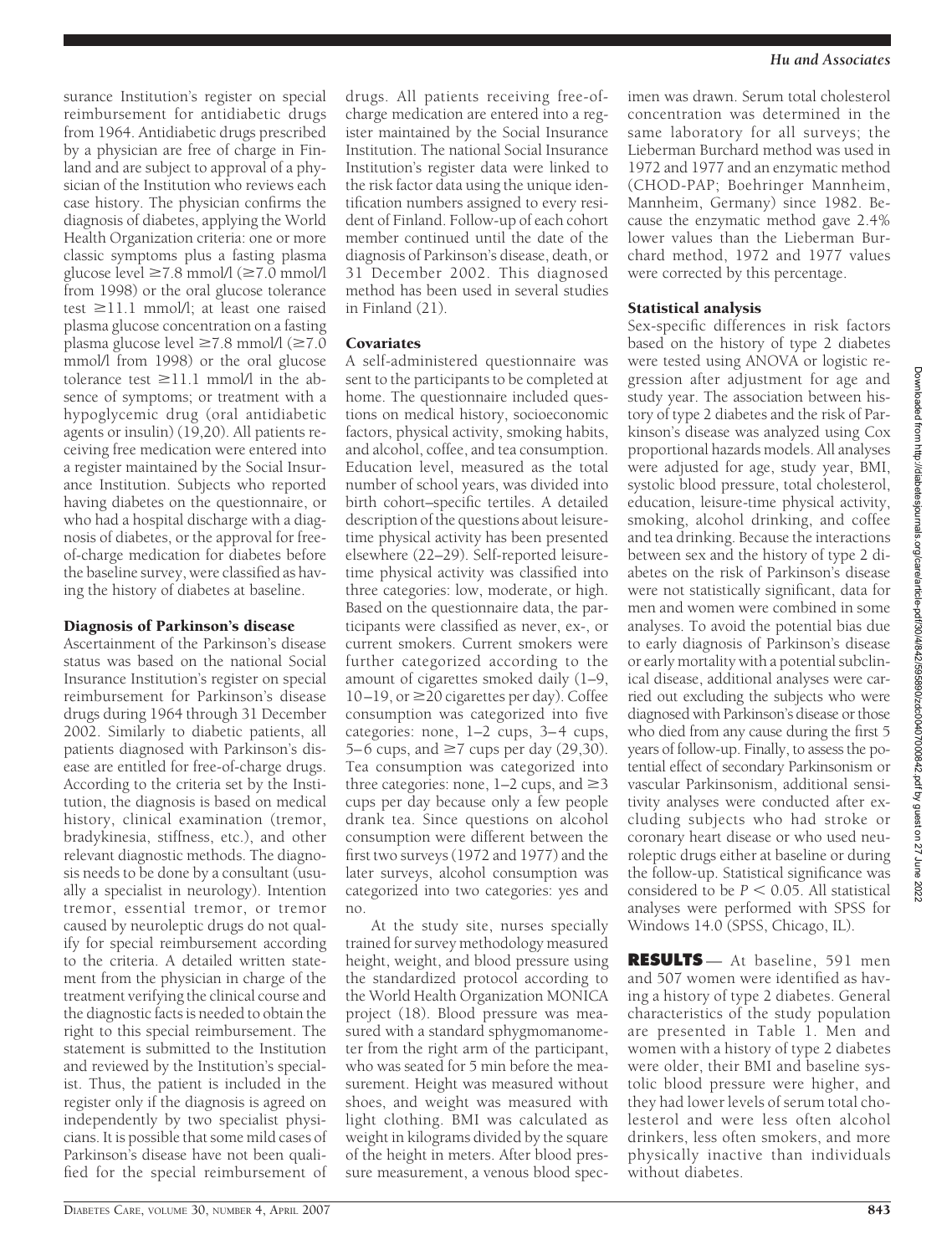# **Table 1—***Baseline characteristics according to history of type 2 diabetes*

|                                           | Men             |                 |         | Women           |                 |                  |  |
|-------------------------------------------|-----------------|-----------------|---------|-----------------|-----------------|------------------|--|
|                                           | No diabetes     | Diabetes        | P       | No diabetes     | Diabetes        | $\boldsymbol{P}$ |  |
| n                                         | 24,577          | 591             |         | 25.877          | 507             |                  |  |
| Age (years)                               | $44.4 \pm 11.5$ | $53.3 \pm 10.6$ | < 0.001 | $44.5 \pm 11.3$ | $52.9 \pm 11.0$ | < 0.001          |  |
| BMI (kg/m <sup>2</sup> )                  | $26.3 \pm 3.7$  | $27.6 \pm 4.4$  | < 0.001 | $26.0 \pm 4.7$  | $28.4 \pm 6.0$  | < 0.001          |  |
| Systolic blood pressure (mmHg)            | $143 \pm 19$    | $148 \pm 23$    | < 0.001 | $139 \pm 23$    | $145 \pm 25$    | < 0.001          |  |
| Diastolic blood pressure (mmHg)           | $88 \pm 12$     | $88 \pm 14$     | 0.641   | $84 \pm 12$     | $85 \pm 13$     | 0.014            |  |
| Serum total cholesterol (mmol/l)          | $6.2 \pm 1.3$   | $6.0 \pm 1.4$   | < 0.001 | $6.1 \pm 1.3$   | $6.0 \pm 1.4$   | 0.014            |  |
| Education (years)                         | $9.1 \pm 3.9$   | $9.1 \pm 4.0$   | 0.947   | $9.5 \pm 3.9$   | $8.9 \pm 3.8$   | < 0.001          |  |
| Coffee consumption (cups/day)             | $5.3 \pm 3.2$   | $5.1 \pm 3.1$   | 0.171   | $4.6 \pm 2.5$   | $4.5 \pm 2.4$   | 0.134            |  |
| Tea consumption (cups/day)                | $0.8 \pm 1.4$   | $0.7 \pm 1.4$   | 0.309   | $0.8 \pm 1.2$   | $0.7 \pm 1.2$   | 0.163            |  |
| Alcohol drinker (%)                       | 64.9            | 56.2            | < 0.001 | 35.2            | 22.7            | < 0.001          |  |
| Low leisure-time physical activity $(\%)$ | 28.9            | 36.2            | < 0.001 | 38.2            | 47.9            | < 0.001          |  |
| Current smoker (%)                        | 42.5            | 34.7            | < 0.001 | 17.2            | 13.6            | 0.034            |  |

Data are means  $\pm$  SD unless otherwise indicated and are adjusted for age and study year.

During a mean follow-up period of 18.0 years, 324 men and 309 women developed incident Parkinson's disease. The average ages at the time of diagnosis were 64.3 years in men and 65.8 years in women. Age- and study year–adjusted hazard ratios of incident Parkinson's disease in individuals with type 2 diabetes, compared with people without it, were 1.80 (95% CI 1.03–3.15) in men, 1.93 (1.05–3.53) in women, and 1.85 (1.23– 2.80) in men and women combined (adjusted also for sex) (Table 2). Further adjustment for BMI, systolic blood pressure, total cholesterol, education, leisuretime physical activity, smoking, alcohol drinking, and coffee and tea consumption affected the results only slightly.

After exclusion of participants who

were diagnosed with Parkinson's disease during the first 5 years of follow-up or who died during this period  $(n = 1,341)$ , sex- and multivariate-adjusted hazard ratios of Parkinson's disease in people with type 2 diabetes, compared with people without it, was 1.88 (95% CI 1.19–2.99). After exclusion of participants who were diagnosed with stroke at baseline and during follow-up  $(n = 3,049)$ , sex- and multivariate-adjusted type 2 diabetes– associated hazard ratio of Parkinson's disease was 2.00 (95% CI 1.29–3.11). After further exclusion of participants who were diagnosed with coronary heart disease at baseline  $(n = 1,150)$ , sex- and multivariate-adjusted type 2 diabetes– associated hazard ratio of Parkinson's disease was 1.94 (95% CI 1.21–3.11).

Moreover, after exclusion of participants who used neuroleptic medications at baseline or during follow-up ( $n = 1,817$ ), sex- and multivariate-adjusted type 2 diabetes–associated hazard ratio of Parkinson's disease was 1.92 (95% CI 1.21– 3.06).

Table 3 shows the association of type 2 diabetes with the risk of Parkinson's disease in different subgroups. Sex- and multivariate-adjusted direct association between the history of type 2 diabetes and the risk of Parkinson's disease was present in smokers. The association was strongest in diabetic patients aged 25–44 years and statistically significant also in those aged 45–54 years at baseline. There were no significant interactions between age and diabetes on risk of Parkinson's disease.

|  | Table 2-Hazard ratio of Parkinson's disease according to history of type 2 diabetes |
|--|-------------------------------------------------------------------------------------|
|  |                                                                                     |

|                         |                               |                        |                  | Hazard ratio (95% CI)                   |                                                       |                             |                             |  |
|-------------------------|-------------------------------|------------------------|------------------|-----------------------------------------|-------------------------------------------------------|-----------------------------|-----------------------------|--|
|                         | Numbers<br>of<br>participants | Numbers<br>οf<br>cases | Person-<br>vears | Adjustment for<br>age and study<br>vear | Multivariate<br>adjustment*                           | Multivariate<br>adjustment† | Multivariate<br>adjustment# |  |
| Men                     |                               |                        |                  |                                         |                                                       |                             |                             |  |
| No prior diabetes       | 24,577                        | 311                    | 428.052          | 1.00                                    | 1.00                                                  | 1.00                        | 1.00                        |  |
| Prior diabetes          | 591                           | 13                     | 7125             | $1.80(1.03 - 3.15)$                     | $1.78(1.01-3.12)$ $1.79(1.02-3.13)$                   |                             | $1.78(1.01-3.12)$           |  |
| Women                   |                               |                        |                  |                                         |                                                       |                             |                             |  |
| No prior diabetes       | 25,877                        | 298                    | 485,518          | 1.00                                    | 1.00                                                  | 1.00                        | 1.00                        |  |
| Prior diabetes          | 507                           | 11                     | 7042             |                                         | $1.93(1.05-3.53)$ $1.93(1.05-3.54)$ $1.90(1.04-3.49)$ |                             | $1.91(1.04 - 3.52)$         |  |
| Men and women combined§ |                               |                        |                  |                                         |                                                       |                             |                             |  |
| No prior diabetes       | 50,454                        | 609                    | 913.570          | 1.00                                    | 1.00                                                  | 1.00                        | 1.00                        |  |
| Prior diabetes          | 1098                          | 24                     | 14.167           | $1.85(1.23 - 2.80)$                     | $1.85(1.22 - 2.79)$                                   | $1.83(1.21 - 2.76)$         | $1.83(1.21 - 2.76)$         |  |

\*Adjusted for age, study year, BMI (<23, 23-24.9, 25-26.9, 27-29.9, and  $\geq$ 30 kg/m<sup>2</sup>), systolic blood pressure, cholesterol, education, and leisure-time physical activity (low, moderate, and high). †Adjusted for age, study year, cigarette smoking (never, past, and current smoking of 1–9, 10–19, or 20 cigarettes/day), coffee consumption (none, 1–2, 3–4, 5–6, and  $\geq 7$  cups/day), tea consumption (none, 1–2, and  $\geq 3$  cups/day), and alcohol consumption (yes and no). ‡Adjusted for age, study year, BMI (<23, 23–24.9, 25–26.9, 27–29.9, and  $\geq$ 30 kg/m<sup>2</sup>), systolic blood pressure, cholesterol, education, leisure-time physical activity (low, moderate, and high), cigarette smoking (never, past, and current smoking of 1–9, 10–19, or  $\geq$ 20 cigarettes/day), coffee consumption (none, 1–2, 3–4, 5–6, and  $\geq$ 7 cups/day), tea consumption (none,  $1-2$ , and  $\geq 3$  cups/day), and alcohol consumption (yes and no). §Also adjusted for sex.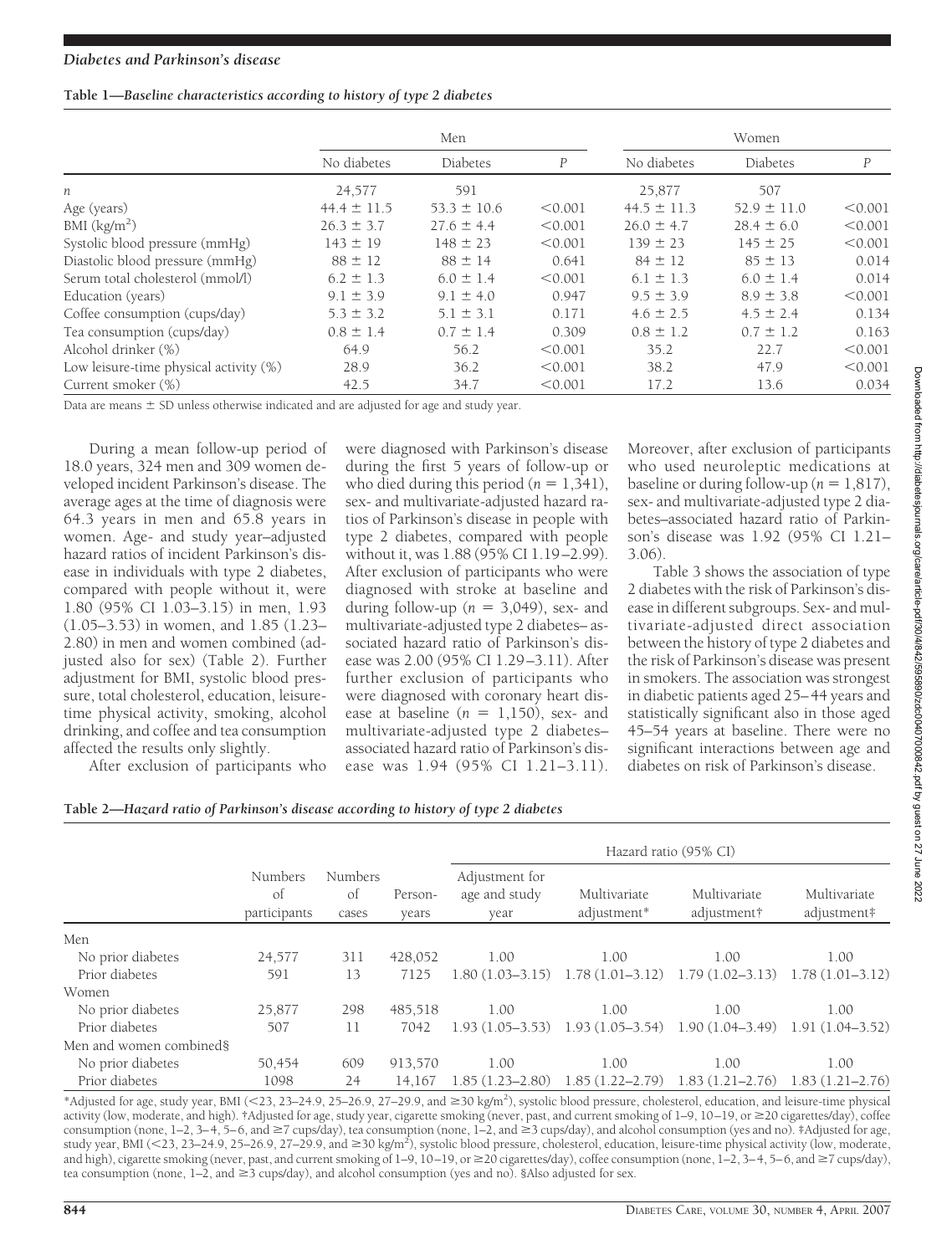**Table 3—***Hazard ratio of Parkinson's disease according to history of type 2 diabetes among various subpopulations*

|                         | Numbers of participants |          | Numbers of cases |          | Person-years |          | Hazard ratio (95% CI) |                     |
|-------------------------|-------------------------|----------|------------------|----------|--------------|----------|-----------------------|---------------------|
|                         | No diabetes             | Diabetes | No diabetes      | Diabetes | No diabetes  | Diabetes | No diabetes           | <b>Diabetes</b>     |
| Age at baseline (years) |                         |          |                  |          |              |          |                       |                     |
| $25 - 44$               | 25,391                  | 217      | 162              | 4        | 508,691      | 3,853    | 1.00                  | $3.45(1.27 - 9.37)$ |
| $45 - 54$               | 13,355                  | 267      | 223              | 9        | 242,241      | 3,896    | 1.00                  | $2.88(1.47-5.66)$   |
| 55–74                   | 11,708                  | 614      | 224              | 11       | 162,637      | 6,418    | 1.00                  | $1.26(0.68 - 2.32)$ |
| Smoking                 |                         |          |                  |          |              |          |                       |                     |
| Never                   | 27,466                  | 574      | 373              | 13       | 519.144      | 7.583    | 1.00                  | $1.70(0.98 - 2.98)$ |
| Ever or current         | 22,988                  | 524      | 236              | 11       | 394,425      | 6,584    | 1.00                  | $1.94(1.05-5.59)$   |

Adjusted for age, sex, study year, BMI (<23, 23-24.9, 25-26.9, 27-29.9, and ≥30 kg/m<sup>2</sup>), systolic blood pressure, cholesterol, education, leisure-time physical activity (low, moderate, and high), cigarette smoking (never, past, and current smoking of 1–9, 10–19, or  $\geq$  20 cigarettes/day; except in smoking status analysis), coffee consumption (none,  $1-2$ ,  $3-4$ ,  $5-6$ , and  $\geq 7$  cups/day), tea consumption (none,  $1-2$ , and  $\geq 3$  cups/day), and alcohol consumption (yes and no).

**CONCLUSIONS** — In this large prospective study, type 2 diabetes was associated with an increased risk of Parkinson's disease among Finnish men and women. This association was independent of the known modifying factors such as smoking status, coffee and alcohol consumption, and body weight. The multivariateadjusted association was present in both subjects aged 25–44 and 45–54 years and smokers.

The present study is, to our knowledge, the first large prospective study to find that type 2 diabetes is a risk factor of Parkinson's disease. In one longitudinal study examining the association of diabetes at baseline with the progression of Parkinsonian-like signs, the investigators observed that diabetes was associated with worsening rigidity and gait but was not associated with an increased risk of bradykinesia or tremor (31). The presence of stroke did not substantially affect the association of diabetes with rigidity but reduced the association of diabetes with gait (31). Until now, only a few cross-sectional studies and two casecontrol studies have examined the prevalence of diabetes among patients with Parkinson's disease. It has been reported in one review by Sandyk (12) that over half of patients with Parkinson's disease have abnormal glucose tolerance. In a national survey of 24,831 U.S. elderly adults, the investigators found that the prevalence of diabetes among adults with Parkinson's disease was higher compared with people without Parkinson's disease (13). In two case-control studies, the prevalence of diabetes among patients with Parkinson's disease was lower compared with the control group (14,15). A moderately reduced risk of Parkinson's disease was associated with diabetes among men but not women in one case-

control study (14). In another casecontrol study, diabetes was significantly associated with a reduced risk of Parkinson's disease in the univariate analysis but not in the multivariate analysis (15). Several reasons for the inconsistency of these two case-control studies with our study can be considered. First, potential recall bias, in the case of Parkinson's disease, could be substantial because patients often experience cognitive decline and tend to gradually change their lifestyles before the diagnoses. It has been shown that patients with Parkinson's disease often will develop dementia, but in their article (14,15), all patients with Parkinson's disease were newly diagnosed and the authors did not report any cases of dementia among patients with Parkinson's disease. In the present study, we also have no information about the dementia and Alzheimer's disease. Second, the risk effect of diabetes on Parkinson's disease could be diminished in a case-control study due to survival bias associated with high mortality among diabetic patients. Third, the authors did not differentiate between type 1 and type 2 diabetes in one case-control study (14). Fourth, there is a possibility for a reverse causality, i.e., that the development of Parkinson's disease may influence risk factors for diabetes as seen to happen for other chronic diseases such as Alzheimer's disease (32,33). Finally, they did not measure some important factors associated with both type 2 diabetes and Parkinson's disease, such as coffee and alcohol consumption, BMI, serum lipids, and physical activity (14,15).

Even though the mechanism of the association between history of type 2 diabetes and the risk of Parkinson's disease is poorly understood, several putative mechanisms can be proposed. Animal and in vitro studies have shown a role for

insulin in the regulation of brain dopanergic activity. Insulin and dopamine may exert reciprocal regulation (16). Recently, insulin dysregulation and changes in insulin action have been of concern in the pathophysiology and clinical symptoms of Parkinson's disease (16).

Several lifestyle factors are associated with the risk of both type 2 diabetes and Parkinson's disease. Cigarette smoking increases the risk of type 2 diabetes, whereas some studies have suggested an inverse association between cigarette smoking and the risk of Parkinson's disease (34). Coffee drinking (caffeine) is known to reduce the risk of Parkinson's disease (34). Although no association between total alcohol intake and the risk of Parkinson's disease has been found in the Health Professionals Follow-Up Study and the Nurses' Health Study, the combined analysis of these two studies found that beer drinkers had a 30% lower incidence of Parkinson's disease than non– beer drinkers (35). A significantly inverse association between leisure-time physical activity and the risk of Parkinson's disease has been found among men in the Health Professionals Follow-Up Study but not among women in the Nurses' Health Study (36). In the present study, Finnish men and women with the history of type 2 diabetes were less often alcohol drinkers, less often smokers, and were less active than people without diabetes. However, there were no differences in coffee consumption between Finnish subjects with and without type 2 diabetes. In our study, we took into account the possible effect of all lifestyle factors by adjusting for baseline habits of tea consumption, coffee and alcohol consumption, smoking, and leisure-time physical activity in the data analyses.

It could also be hypothesized that di-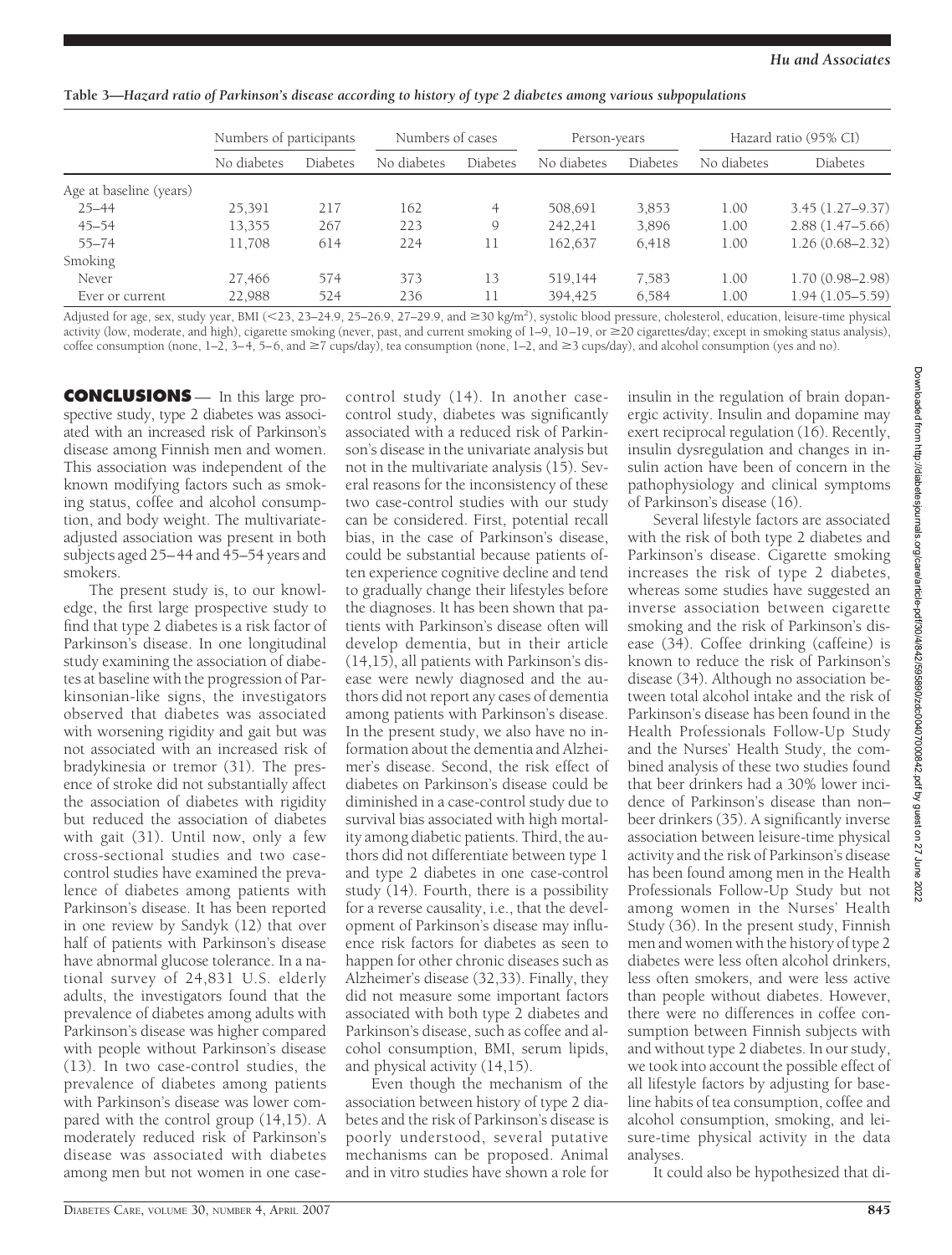# *Diabetes and Parkinson's disease*

abetes might increase the risk of Parkinson's disease partly through excess body weight. A statistically significant direct association between triceps skinfold thickness and the risk of Parkinson's disease has been found in the Honolulu Heart Program including 7,990 Japanese-American men in Hawaii (37). We have demonstrated that excess weight, defined as a BMI of  $\geq$ 23 kg/m<sup>2</sup>, is associated with an elevated risk of Parkinson's disease in the same study population (21). In the present study, Finnish men and women with a history of type 2 diabetes had a significantly higher baseline BMI than individuals without diabetes. However, we found that the association between the history of type 2 diabetes and the risk of Parkinson's disease was independent of baseline BMI. The relative risk of Parkinson's disease was the lowest among the baseline oldest subjects, in whom the prevalence of Parkinson's disease is the highest. Does the risk of Parkinson's disease depend on the length of exposure to diabetes? One explanation could be that lifestyle or other possible factors such as insulin dysregulation may need a longer period to show their effects on the dopaminergic system.

There are several strengths and limitations of our study. The study was population based and was based on a large number of men and women from a homogeneous population. The mean follow-up (18.0 years) was long. The sample included the largest number of patients with Parkinson's disease reported in any prospective study to date; thus, statistical power in our study was high. Cerebrovascular disorders, coronary heart disease, and certain drugs are among the important causes of secondary Parkinsonism and vascular Parkinsonism (38–40). Exclusion of subjects with stroke or coronary heart disease or those who used neuroleptic drugs did not attenuate the association between type 2 diabetes and the Parkinson's disease risk. The main limitations of our study included, first, the absence of information in surveillance of diabetic patients from nondiabetic patients during the follow-up. Second, because we did not carry out either fasting glucose measurement or a glucose tolerance test at the baseline, we may have missed some cases of asymptomatic or diet-treated diabetes. Third, we did not have data on the severity and duration of diabetes, glucose control, and the type of drugs used for the treatment of diabetes. Fourth, because our data allowed for only

a dichotomized measure of alcohol consumption in our sample, we may not have been able to control fully for the effect of this variable on the risk of Parkinson's disease. Fifth, patients with type 2 diabetes are more prone to other diseases and are therefore likely to be in contact with the health care system more often than people without diabetes. Increased surveillance of patients with diabetes for other medical conditions, including neurological disorders such as Parkinson's disease, could also have contributed to higher rates than among patients without diabetes, who tend to be under less intense long-term medical scrutiny. This could result in ascertainment bias. However, we think this is less likely in Parkinson's disease, because Parkinson's disease symptoms are clearly defined and are likely to bring a subject to the attention of the medical system. It could also be the case that diabetes-associated comorbidities exacerbate Parkinson's disease symptoms, so that diabetic patients with Parkinson's disease are more likely to reach the threshold at which they qualify for special reimbursement of drugs and thus be included in our sample. Sixth, we cannot completely exclude either the effects of residual confounding due to measurement error in the assessment of confounding factors or some unmeasured factors. Finally, we can exclude neither a shared environmental nor a genetic background of diabetes and the risk of Parkinson's disease.

In conclusion, our study demonstrated that type 2 diabetes was associated with an elevated risk of Parkinson's disease among men and women independently of other potential confounding factors. The biological mechanisms behind the association of type 2 diabetes with the risk of Parkinson's disease are, however, not understood at present. Further studies to replicate our findings in other populations should be acknowledged.

**Acknowledgments**— This study was supported by the Finnish Academy (grants 46558, 204274, 205657, and 108297), the Finnish Parkinson Foundation, and Special Research Funds of the Social Welfare and Health Board, City of Oulu.

# **References**

1. Wild S, Roglic G, Green A, Sicree R, King H: Global prevalence of diabetes: estimates for the year 2000 and projections for 2030. *Diabetes Care* 27:1047–1053, 2004

- 2. Hu G, DECODE Study Group: Gender difference in all-cause and cardiovascular mortality related to hyperglycaemia and newly-diagnosed diabetes. *Diabetologia* 46:608–617, 2003
- 3. Hu G, Jousilahti P, Qiao Q, Katoh S, Tuomilehto J: Sex differences in cardiovascular and total mortality among diabetic and non-diabetic individuals with or without history of myocardial infarction. *Diabetologia* 48:856–861, 2005
- 4. Boulton AJ, Vinik AI, Arezzo JC, Bril V, Feldman EL, Freeman R, Malik RA, Maser RE, Sosenko JM, Ziegler D: Diabetic neuropathies: a statement by the American Diabetes Association. *Diabetes Care* 28:956–962, 2005
- 5. Tuomilehto J, Rastenyte D, Jousilahti P, Sarti C, Vartiainen E: Diabetes mellitus as a risk factor for death from stroke: prospective study of the middle-aged Finnish population. *Stroke* 27:210–215, 1996
- 6. Lawes CM, Parag V, Bennett DA, Suh I, Lam TH, Whitlock G, Barzi F, Woodward M: Blood glucose and risk of cardiovascular disease in the Asia Pacific region. *Diabetes Care* 27:2836–2842, 2004
- 7. Hu G, Sarti C, Jousilahti P, Peltonen M, Qiao Q, Antikainen R, Tuomilehto J: The impact of history of hypertension and type 2 diabetes at baseline on the incidence of stroke and stroke mortality. *Stroke* 36:2538–2543, 2005
- 8. Hu G, Jousilahti P, Sarti C, Antikainen R, Tuomilehto J: The effect of diabetes and stroke at baseline and during follow-up on stroke mortality. *Diabetologia* 49: 2309–2316, 2006
- 9. Leibson CL, Rocca WA, Hanson VA, Cha R, Kokmen E, O'Brien PC, Palumbo PJ: Risk of dementia among persons with diabetes mellitus: a population-based cohort study. *Am J Epidemiol* 145:301–308, 1997
- 10. Ott A, Stolk RP, van Harskamp F, Pols HA, Hofman A, Breteler MM: Diabetes mellitus and the risk of dementia: the Rotterdam Study. *Neurology* 53:1937–1942, 1999
- 11. Peila R, Rodriguez BL, Launer LJ: Type 2 diabetes, APOE gene, and the risk for dementia and related pathologies: the Honolulu-Asia Aging Study. *Diabetes* 51: 1256–1262, 2002
- 12. Sandyk R: The relationship between diabetes mellitus and Parkinson's disease. *Int J Neurosci* 69:125–130, 1993
- 13. Pressley JC, Louis ED, Tang MX, Cote L, Cohen PD, Glied S, Mayeux R: The impact of comorbid disease and injuries on resource use and expenditures in parkinsonism. *Neurology* 60:87–93, 2003
- 14. Powers KM, Smith-Weller T, Franklin GM, Longstreth WT Jr, Swanson PD, Checkoway H: Diabetes, smoking, and other medical conditions in relation to Parkinson's disease risk. *Parkinsonism Relat Disord* 12:185–189, 2006